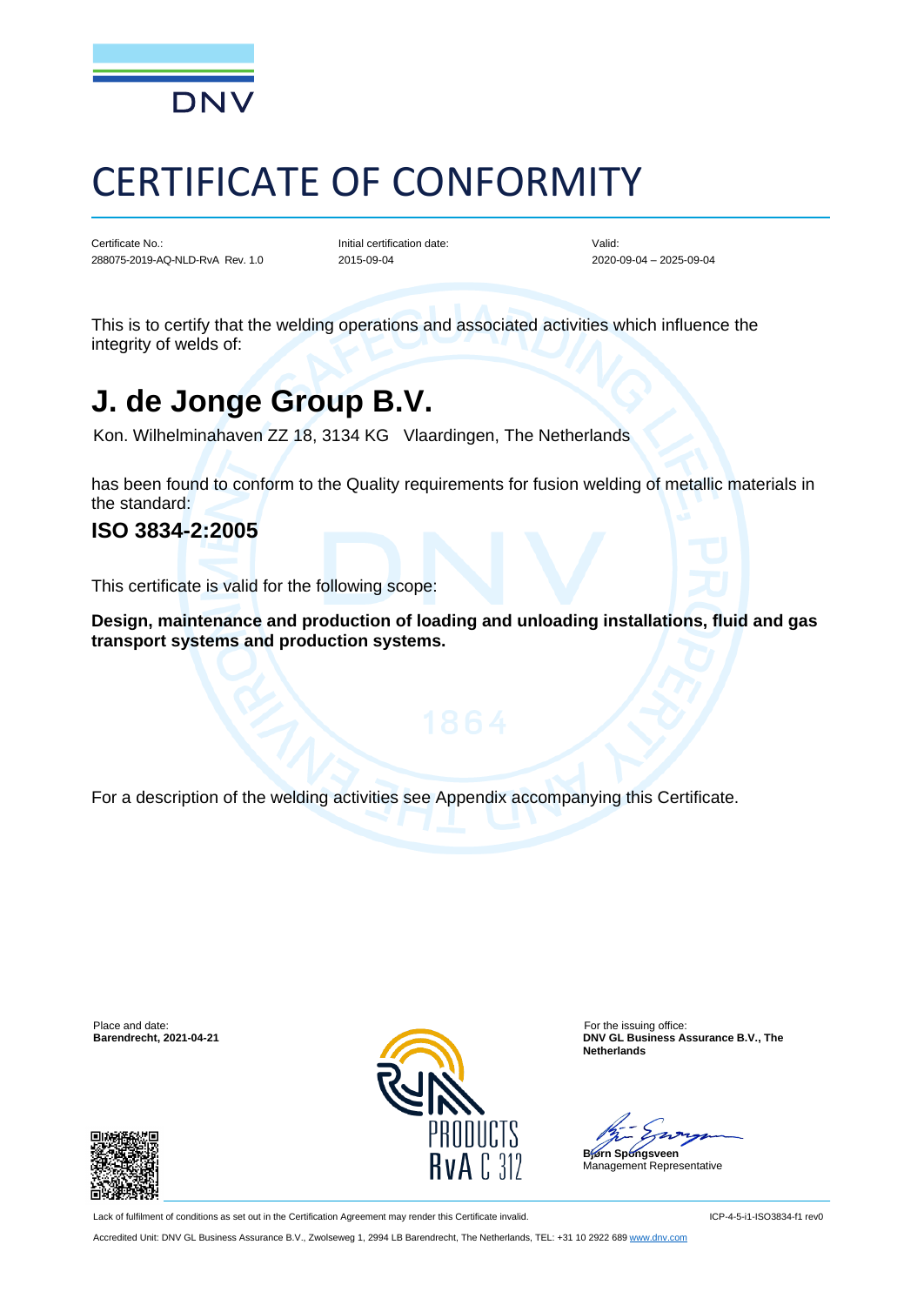

Certificate No.: 288075-2019-AQ-NLD-RvA Rev. 1.0 Place and date: Barendrecht, 2021-04-21

# **Appendix to Certificate**

### **Scope of activities**

#### **1 – Type of product(s):**

Pipelines, constructions, skids, loading technology, tanks and pressure vessels, heat exchangers.

#### **2 – Product standard(s) or alternative standard(s) (see EN ISO 3834-5):**

EN 13480, 13445, EN 14015, ASME B31.3, ASME BPV div.1, API 650, RTOD, ASME "U" certified, The national board R, ASME IX, PED

#### **3 – Parent material group(s) (according CEN ISO/TR 15608)**

1.1, 1.2, 3.1, 5.1, 5.2, 5.3, 8.1, 8.2, 10.1, 10.2, 32, 34, 35, 41, 42, 43, 51

#### **4 – Welding and allied processes (according ISO 4063)**

111, 121, 131, 135, 136, 138, 141

| $ 5 -$ Welding coordination personnel: |                            |                                     |  |  |
|----------------------------------------|----------------------------|-------------------------------------|--|--|
| Name                                   | <b>Job Function</b>        | <b>Qualification &amp; Level*</b>   |  |  |
| R. Schutte                             | Welding coordinator        | $ IVT D1649 - Level S $             |  |  |
| S.W.C. Broekhoven                      | <b>Welding coordinator</b> | $IWT D1972 - Level S$               |  |  |
| U. van Santen                          | Welding coordinator        | $\sqrt{\text{IVT}}$ D1995 – Level S |  |  |

\* Technical knowledge level C / S / B (Comprehensive / Specific / Basic) according ISO 14731

Lack of fulfilment of conditions as set out in the Certification Agreement may render this Certificate invalid.

Accredited Unit: DNV GL Business Assurance B.V., Zwolseweg 1, 2994 LB Barendrecht, The Netherlands, TEL: +31 10 2922 689 [www.dnv.com](http://www.dnv.com/)